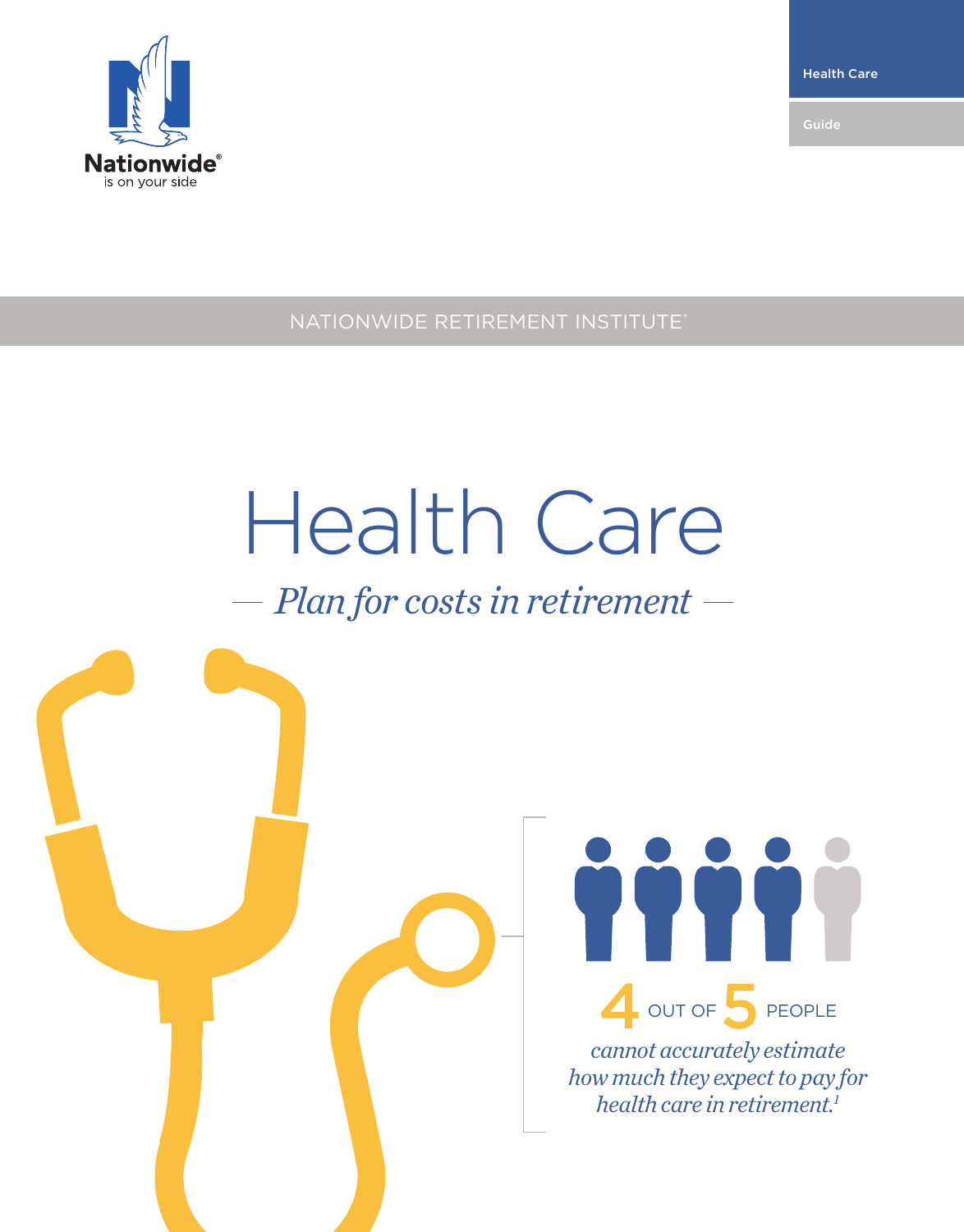### Plan for your health care costs

Health care costs are one of the largest expenses in retirement. Many people don't understand the risks these costs pose to their retirement plan, so they aren't preparing for them.

Medicare and retiree health insurance benefits may cover a portion of these expenses, but many people will pay a significant amount of their retirement health care costs out of their own pocket.

Add to this challenge the rising cost of health care and the likelihood of needing long-term care and it becomes clear that planning for health care costs is important for achieving financial security in retirement.

> *Out-of-pocket health care estimates for a 65-year-old couple can reach*

*\$296,000 – \$399,000*

*during retirement.2*

<sup>1</sup> "Health Care and Long-Term Care Study," a consumer study of U.S. adults ages 50 and up, Nationwide/Harris Poll Survey (November 2016). <sup>2</sup> "Savings Medicare Beneficiaries Need for Health Expenses: Some Couples Could Need as Much as \$400,000, Up From \$370,000 in 2017," Employee Benefit Research Institute (Oct. 8, 2018).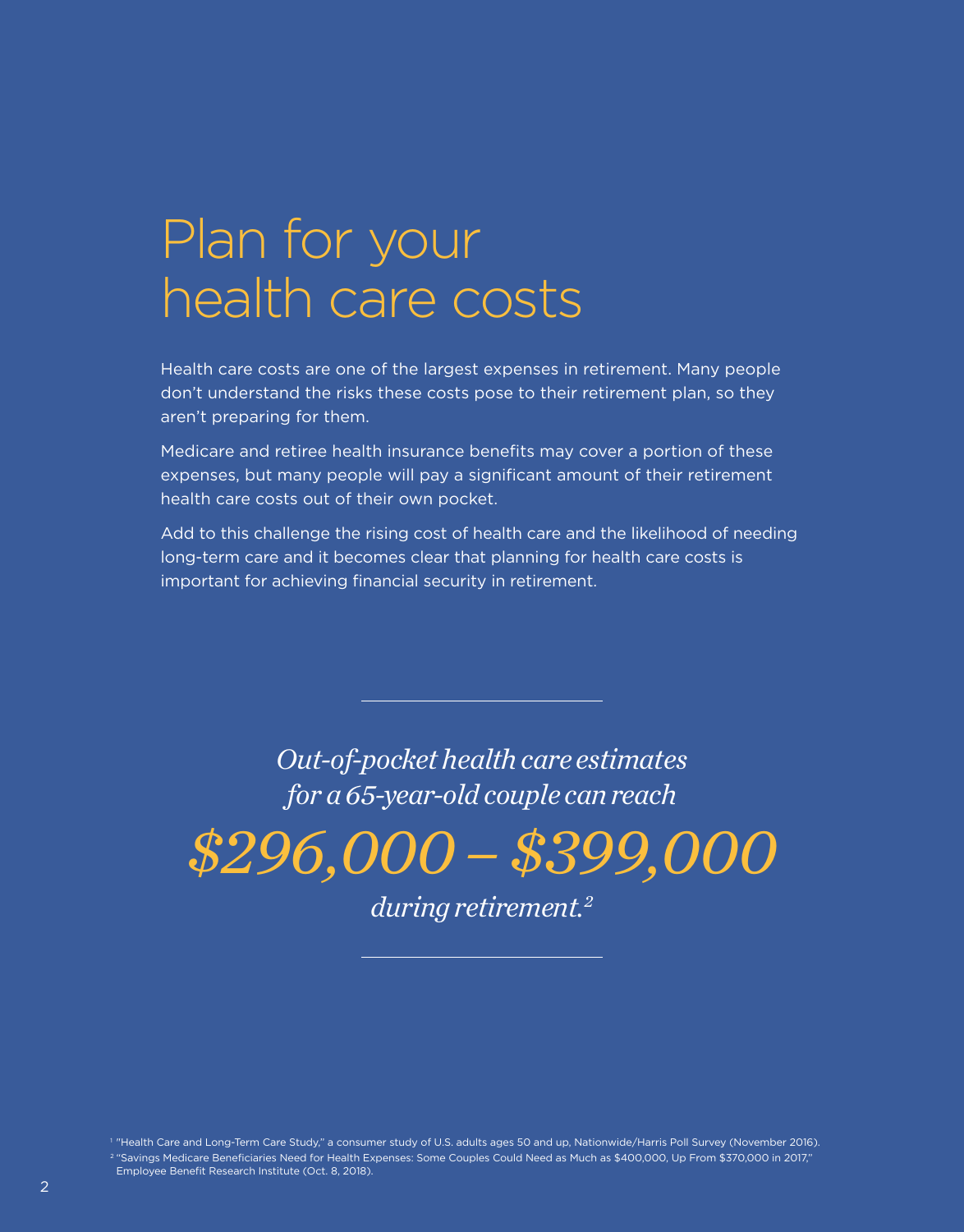Nationwide® is committed to helping people prepare for and live in retirement with support from a Retirement Specialist. As part of this commitment, we're talking about important topics related to financial well-being in retirement, such as the cost of health care.

With this guide, we break down and simplify many complex issues around paying for health care in retirement. You and your Retirement Specialist can use this guide as you assess your retirement health care needs while you design a financial plan to help you prepare for the costs you'll face.

### *What to look for inside*

### HEALTH CARE CHALLENGES

How health care costs add to the risks you face in retirement *Page 4*

### MEDICARE AND LONG-TERM CARE

Why it's important to have a plan *Page 5*

### MAKE A PERSONALIZED PLAN

Begin planning for your anticipated retirement health care costs *Page 6*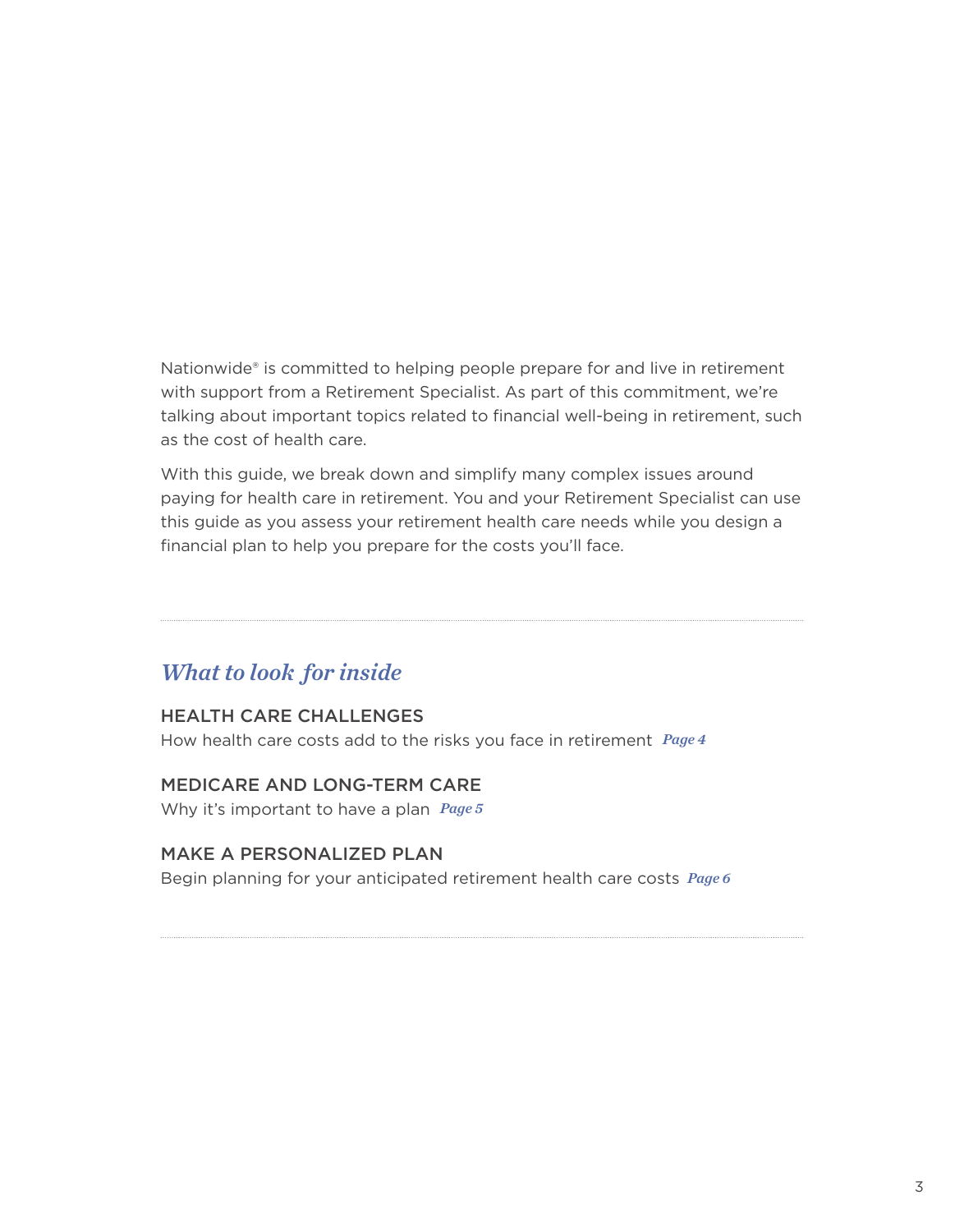# Health care challenges

Retirement can be a rewarding time, but it does have challenges. Among the biggest challenges you face is the cost of health care.

During the years when you're planning and saving for retirement, you're constantly managing the risks to your financial plan such as inflation and potential market declines.

But once you retire, these risks don't vanish. Inflation and market risk are amplified and new risks are introduced — outliving your savings and leaving less money for your spouse or other family members.

Among these new risks you face in retirement is the cost of health care.

Health care is a big-ticket expense for most retirees, especially with rising costs and the likelihood of needing long-term care. If you're not prepared for these expenses, they can put pressure on other aspects of your retirement financial plan and limit the choices you can make later in life.

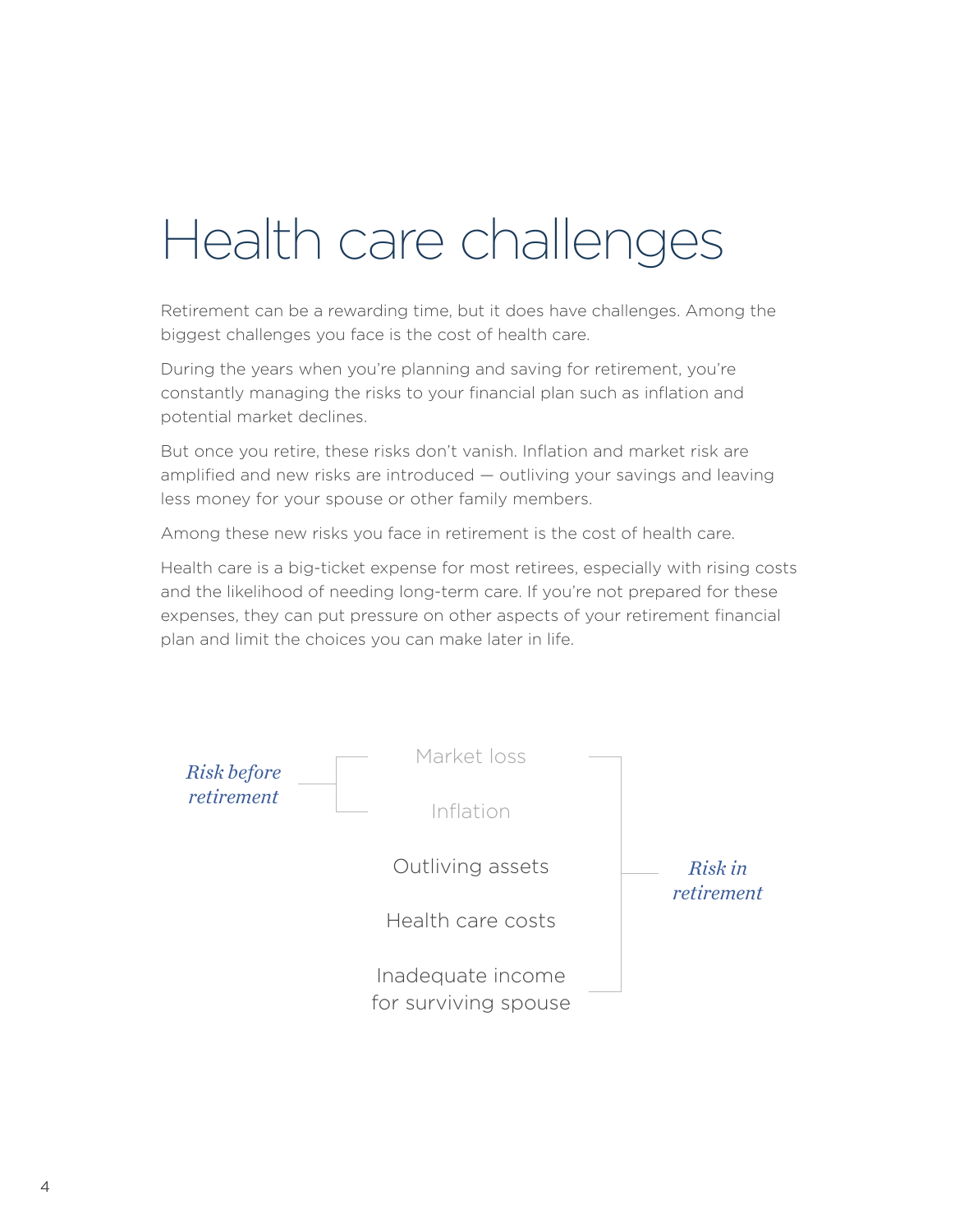## Medicare and long-term care

#### *Today's Medicare program*

Signing up for Medicare is one of the first major decisions you'll make as you reach retirement, and many people are surprised to learn there are costs associated with the program. Even after paying into Medicare throughout you career, once you're enrolled, you'll face monthly premiums and cost-sharing provisions.

#### *Long-term care comes at a cost*

Long-term care is a progression of care options ranging from informal assistance provided by friends and family members to full-time professional care provided in a residential facility. Today, more than half of all long-term care services are being provided in the home.<sup>3</sup>

With proper planning, you can ensure that you and your family members retain the power of choice in a long-term care scenario.

A PERSON AT AGE 65

*has a70%chance*

of needing some type of long-term care during retirement.<sup>4</sup>

<sup>3</sup> American Association for Long-Term Care Insurance study (June 1, 2018).

<sup>4</sup> U.S. Department of Health & Human Services, Administration on Aging (Oct. 10, 2017).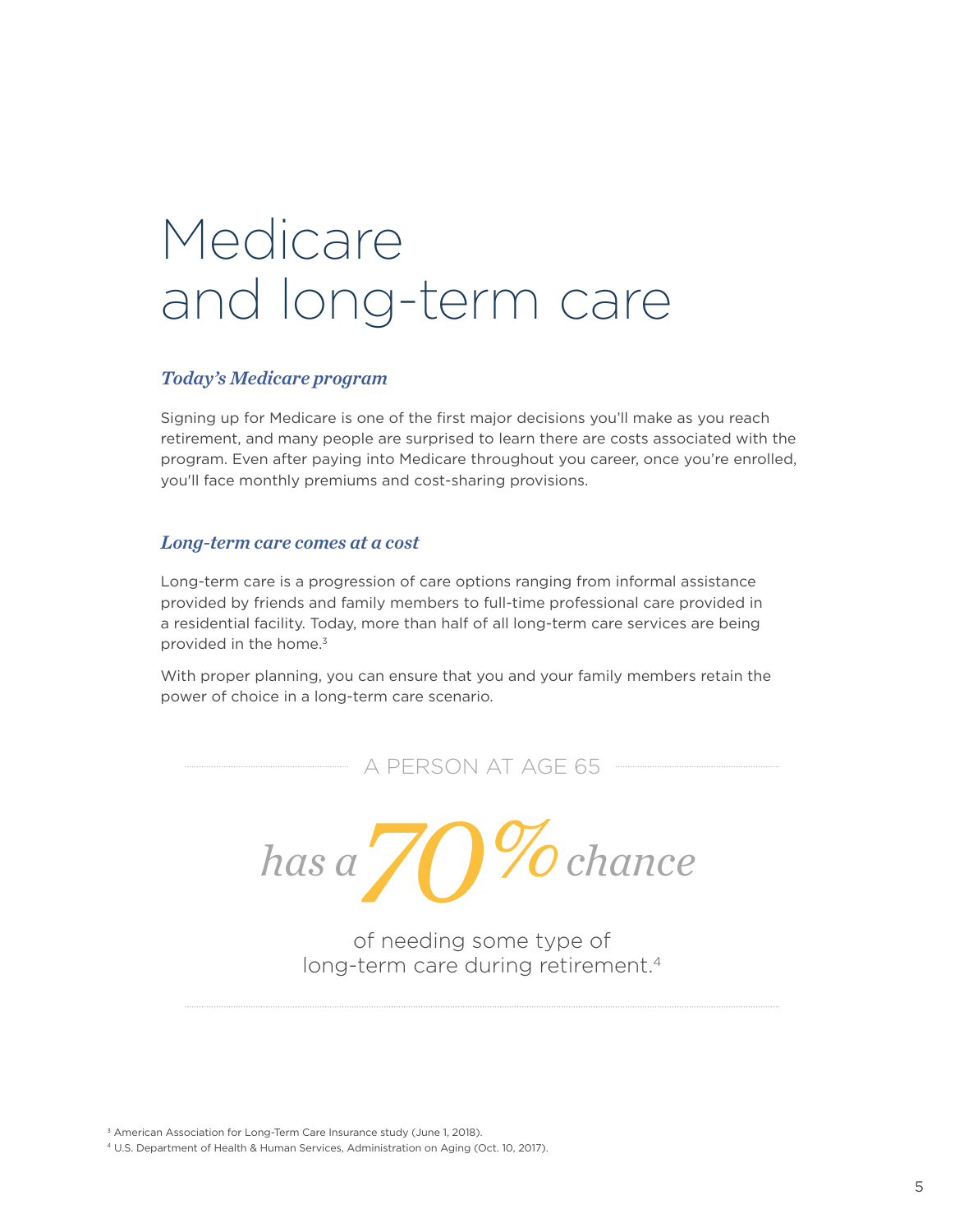# Make a personalized plan

When you consider all of the decisions you face and the costs you may pay, planning for retirement health care costs can seem daunting.

When it does, remember you're not on your own.

### How Nationwide can help

- Use the Nationwide Health Care/Long-Term Care Cost Assessment to estimate your expected costs
- Refine your retirement financial plan around this estimate
- Plan for long-term care based on your and your family's needs using the Health Care/Long-Term Care Cost Assessment

#### The Nationwide® Health Care/Long-Term Care Cost Assessment takes

information you provide about your health history and family background and compares it with current trends in health care utilization. The report you receive shows you a personalized view of your anticipated health care costs, including long-term care, throughout retirement.

Your personalized assessment can help you and your Retirement Specialist better understand how expected health care costs can affect your retirement, and enable you to develop a plan around your and your family's specific needs.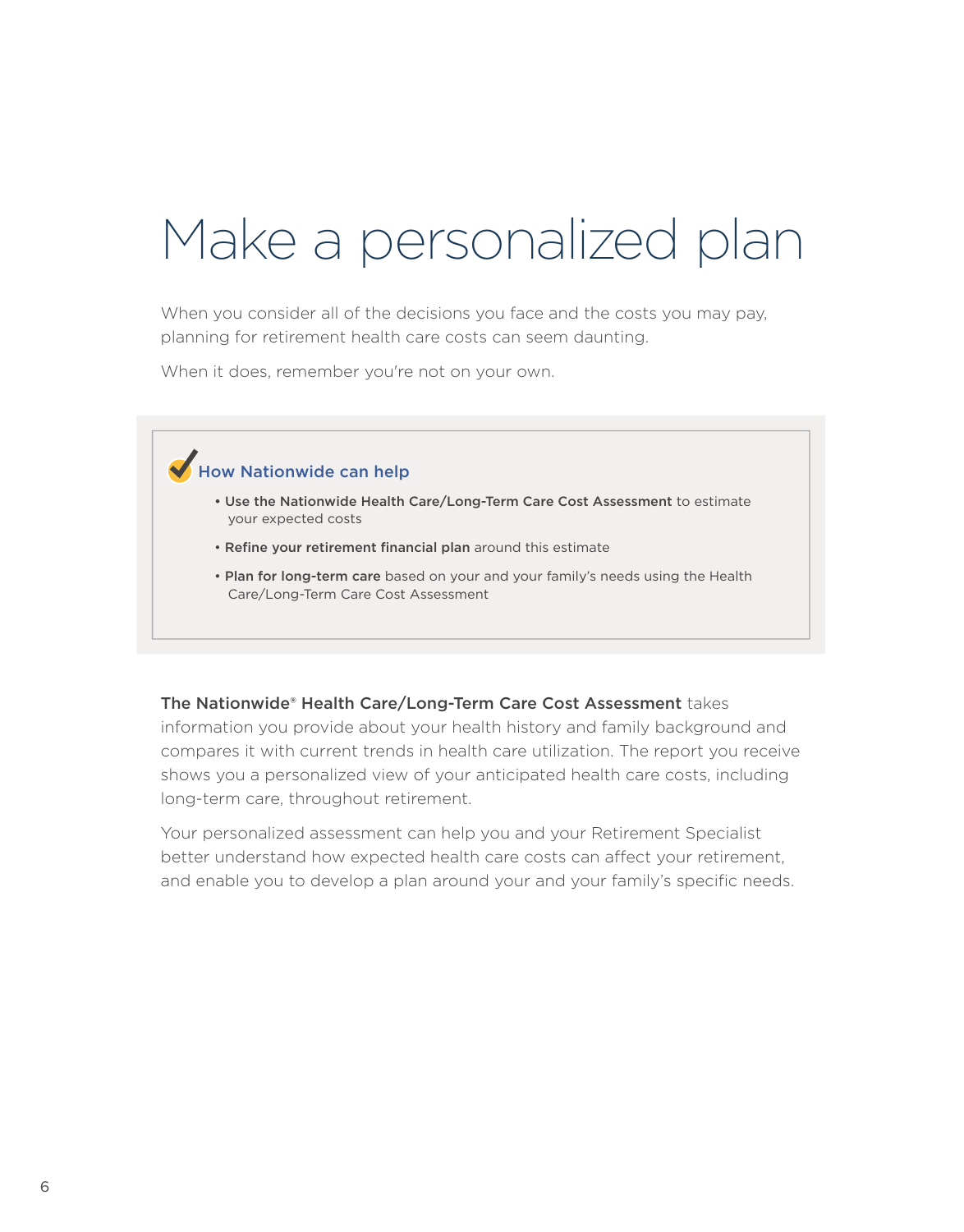

Call your Retirement Specialist today at 1-866-975-6363 to learn more.